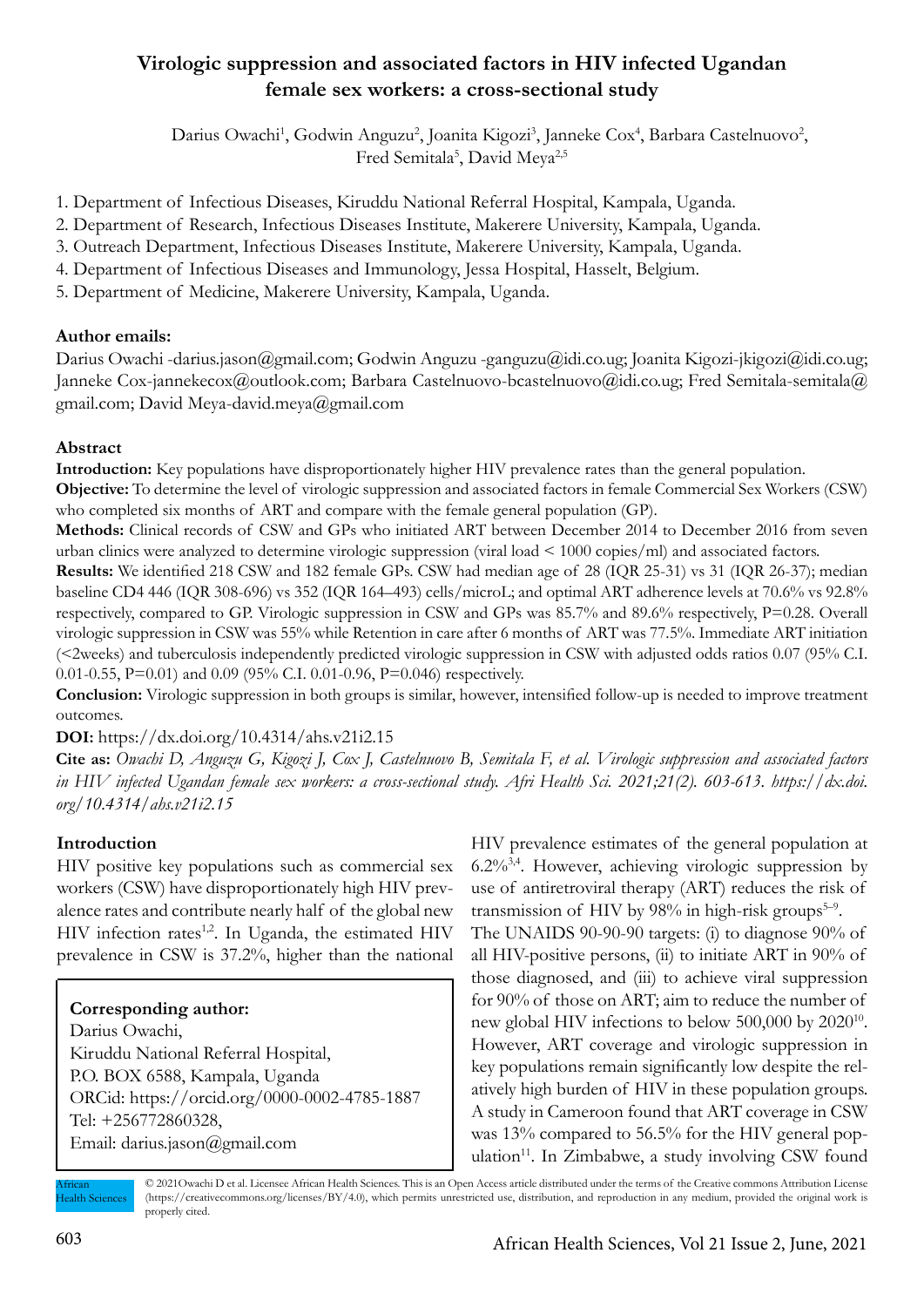a low level of overall virologic suppression at 49.5%12. Factors that could contribute to poor HIV treatment outcomes in key populations include stigma, discrimination, physical violence, abuse of human rights, criminalization and imprisonment $2,13-15$ .

In this study, we determined the retention in care, HIV virologic suppression and the factors associated with virologic suppression in CSW and the female general HIV-positive population (GPs), who had initiated and completed six months (24 weeks) of ART between December 2014 and December 2016 in urban HIV clinic settings, in Uganda.

# **Methods**

## **Study setting**

This was a cross-sectional study conducted at seven urban public health centres within the capital Kampala, Uganda. With support from the Ugandan government, the Centers for Diseases Control (CDC) and the Infectious Diseases Institute (IDI), these health centres provide free HIV care services to nearly 40,000 people. Services offered include HIV testing and counselling, provision of ART, HIV prophylaxis, Antenatal and TB services, Laboratory Diagnostic services, psychosocial support counselling and community health camps.

Key Population (KP) specific health services provided include targeted community outreach testing, health education, condoms and lubricants, ART and psychosocial counselling services. KPs are identified and tested from communities with the aid of KP-peer network system and linked to a primary health centre where they are enrolled in HIV care. By 2014, all HIV positive KPs were immediately initiated on ART as guided by the WHO 2014 treatment guidelines<sup>1</sup>.

At the time, the general population (GP) were initiated on ART within 2 weeks or longer from the time of enrolment in care. Both KP and GP who initiated ART would be given monthly clinic appointments to monitor their adherence by pill count method (the proportion of the number of pills taken divided by the number of expected pills). Adherence would be categorized as good if > 95% of pills are taken, moderate if between  $85 - 94\%$ , and poor if below  $\leq 85\%$  of pills taken. In this study, adherence was measured as an average of the last six subsequent visits in the past six months of ART initiation.

After completion of six months of ART, the first viral load measurement to assess for virologic suppression. Viral load samples were collected by dried blood sample (DBS) method and processed using the Abbott RealTime HIV-1 assay for viral load measurement. The lowest level of detection of viral copies by the Abbott RealTime HIV-1 assay was 75 copies/ml. However, the national guidelines define HIV virologic suppression as a viral load threshold  $\leq 1,000$  viral copies/ml<sup>16,17</sup>. Other routine services provided at each clinic visit comprised screening for opportunistic infections, regular counselling anadherence support and laboratory diagnostic tests.

## **Study Procedure**

All medical records (both paper and electronic data) of the patients who enrolled and started ART between December 2014 until December 2016 were reviewed. CSWs were identified from the Key populations' register while GPs were identified from the Pre-ART register. CSW were selected by consecutive sampling method given their finite number in the clinics. GPs were selected by systematic sampling of every  $70<sup>th</sup>$  patient and on the basis of having viral load result until the sample size was attained.

We analyzed both paper copy and electronic clinical records of patients to obtain data on virologic outcome and factors associated with virologic suppression. At the health centres, clinical data is stored in both hard copies and on an electronic patient-level data system, the open-source Open-MRS (https://openmrs.org/). The clinical records are based on the WHO HIV care/ ART card<sup>18</sup>.

Ethical approval for the study was obtained from the Makerere University institutional review board: School of Medicine Research Ethics Committee (SOMREC). A waiver of consent for the study was granted by SOM-REC, on the basis that the extracted data were routinely collected at the health centres and the study did not involve direct interaction with patients. Data were de-identified and analyzed anonymously to maintain patient privacy. The study was also registered with the Uganda National Council of Science and Technology.

## **Data collection and statistical analysis**

Data were extracted using a standardized data collection tool and entered into EpiData version 3.1 software (The EpiData Association, Odense, Denmark) for data entry error checks before being exported to STATA version 14.0 (StataCorp, Texas, USA) for analysis.

Baseline characteristics of both CSWs and female GPs (with and without stratification according to the virologic outcome) were compared using Pearson's Chi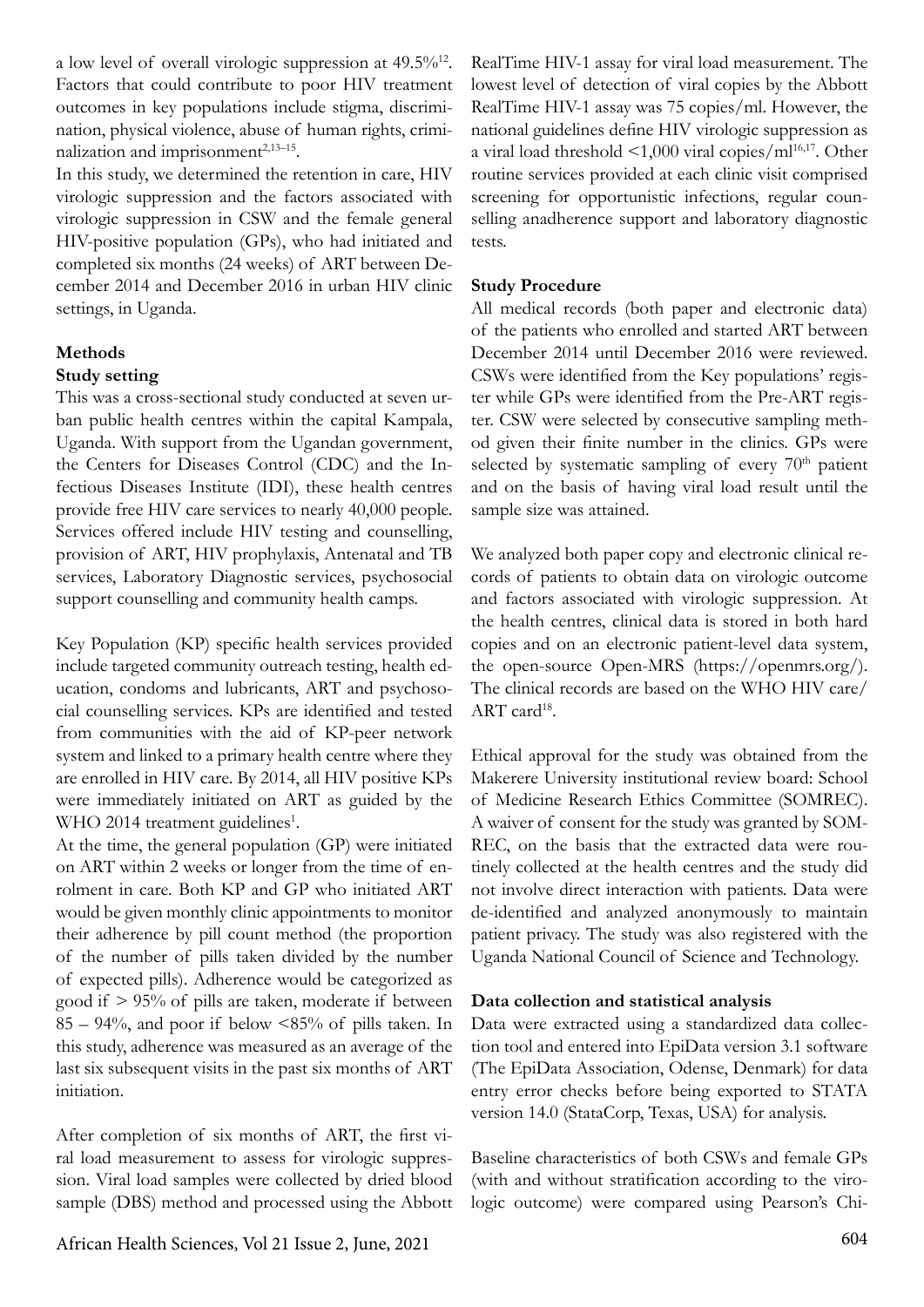Square test in case of frequencies and Wilcoxon ranksum test in case of medians.

Viral load results were categorized as virologic suppression (HIV viral load <1,000copies/ml) and virologic non-suppression (HIV viral load  $\geq 1000$  copies/ml). Virologic suppression rates between CSW and GPs were compared using Pearson's Chi-Square test. Virologic status was also categorized as undetected viral load (Viral load <75copies/ml) and detected viral load (any viral load >75 copies/ml), and the rates compared using the Pearson's Chi-Square test.

Retention in care in CSW was categorized as active (when a patient attends all expected clinic visits in the past six months of ART or one who misses one visit but resumes the subsequent visits) or not-active (when a patient fails to attend more than two consecutive expected clinic visits in the past six months) and was expressed in proportions.

We used the logistic regression model to identify predictors of virologic suppression. Variables that had a

threshold P-value < 0.2 at bivariate analysis and changed estimates by at least 10% when adjusted for, were considered in the multivariate analysis. In addition, other factors with higher p-values >0.2 but changed estimates by at least 10% when adjusted for, were also considered in the final model. Variables with missing proportions >10% (e.g. baseline haemoglobin and care entry point) in the CSW group were not considered in the multivariate analysis as they would bias the estimates of the model. Factors on the causal pathway for virologic suppression, such as adherence, were not adjusted for in the logistic regression model. Two-sided P-values of  $\leq$ 0.05 level of significance were considered to be statistically significant.

#### **Results**

#### **Baseline Characteristics**

A total of 400 records of female patients were reviewed, of which 218 (54.5%) were commercial sex workers, (CSW) while 182 (45.5%) were female GPs. The baseline characteristics of CSWs and GPs are summarized in Table 1.

**Table 1:** Baseline Characteristics of study populations

| Variable                                     | <b>Commercial Sex</b> | Female                    | P-value               |
|----------------------------------------------|-----------------------|---------------------------|-----------------------|
|                                              | Workers               | <b>General Population</b> |                       |
|                                              | $N_1 = 218$ (%)       | $N_2 = 182$ (%)           |                       |
| Age, median (IQR)                            | $28(25-31)$           | $31(26-37)$               | $< 0.01$ <sup>1</sup> |
| <b>History of Tuberculosis</b>               |                       |                           |                       |
| Yes                                          | $6(2.9\%)$            | $8(4.4\%)$                | 0.417                 |
| N <sub>0</sub>                               | 201 (97.1%)           | 172 (95.6%)               |                       |
| <b>History of S.T.I.s</b>                    |                       |                           |                       |
| Yes                                          | 44 (21.8%)            | $6(3.8\%)$                | < 0.01                |
| No                                           | 158 (78.2%)           | 153 (96.2%)               |                       |
| <b>Baseline CD4 cell count, median (IQR)</b> | $446(308 - 696)$      | $352(164 - 493)$          | < 0.01                |
| <b>Baseline CD4 count, categorized</b>       |                       |                           |                       |
| CD4 below 500 cells/µL                       | $118(59.6\%)$         | $140(76.9\%)$             | < 0.01                |
| CD4 above 500 cells/µL                       | $80(40.4\%)$          | 42 $(23.1\%)$             |                       |
| Baseline Hemoglobin, median (IQR),           | $12.3(11.1 - 13.2)$   | $12(11.3 - 13.7)$         | $0.95^{\mathrm{i}}$   |
| <b>Baseline ART Regimen</b>                  |                       |                           |                       |
| Zidovudine-based regimen                     | $24(11.9\%)$          | 56 (30.8%)                | < 0.01                |
| Tenofovir-based regimen                      | $177(88.1\%)$         | $126(69.2\%)$             |                       |
| <b>Median time to ART Initiation (weeks)</b> | $0(0-13)$             | $4(0-8)$                  |                       |
| Time Duration from enrolment in care         |                       |                           |                       |
| to start of ART                              |                       |                           |                       |
| Immediate start $(\leq 2$ weeks)             | 89 (44.5%)            | 54 (30.2%)                | < 0.01                |
| Delayed start ( $\geq$ 3 weeks)              | 79 (39.5%)            | 99 (55.3%)                |                       |
| Transfer-in while on ART                     | $32(16.0\%)$          | 26 (14.5%)                |                       |
| <b>Adherence to ART</b>                      |                       |                           |                       |
| Good (>95% adherence)                        | $127(70.6\%)$         | $167(92.8\%)$             | < 0.01                |
| Fair (85-94% adherence)                      | $23(12.8\%)$          | $10(5.5\%)$               |                       |
| Poor $(\leq 84\%$ adherence)                 | $30(16.6\%)$          | $3(1.7\%)$                |                       |
| <b>Care Entry Point</b>                      |                       |                           |                       |
| Out-Patient Department                       | $81(59.1\%)$          | $100(74.6\%)$             |                       |
| Community outreach                           | $36(26.3\%)$          | $1(0.8\%)$                | $< 0.01^2$            |
| Antenatal clinic                             | $3(2.2\%)$            | $29(21.6\%)$              |                       |
| Transfer-in                                  | 16(11.7%)             | $3(2.2\%)$                |                       |
| Tuberculosis clinic                          | $1(0.7\%)$            | $1(0.8\%)$                |                       |

P - Pearson's Chi-Square P-value; P<sup>1</sup> - Wilcoxon rank-sum test P-value; P<sup>2</sup>- Fishers exact P-value Missing ; History of tuberculosis 13/400 (3.3%), History of S.T.I.s 39/400 (9.8%), Baseline CD4 cell count 20/400

(5.0%), Baseline hemoglobin 324/400 (81.0%), Baseline ART Regimen 17/400 (4.2%), time to ART Initiation 21/400 (5.3%), Adherence to ART 40/400 (10.0%), Care Entry Point 129/400 (32.3%).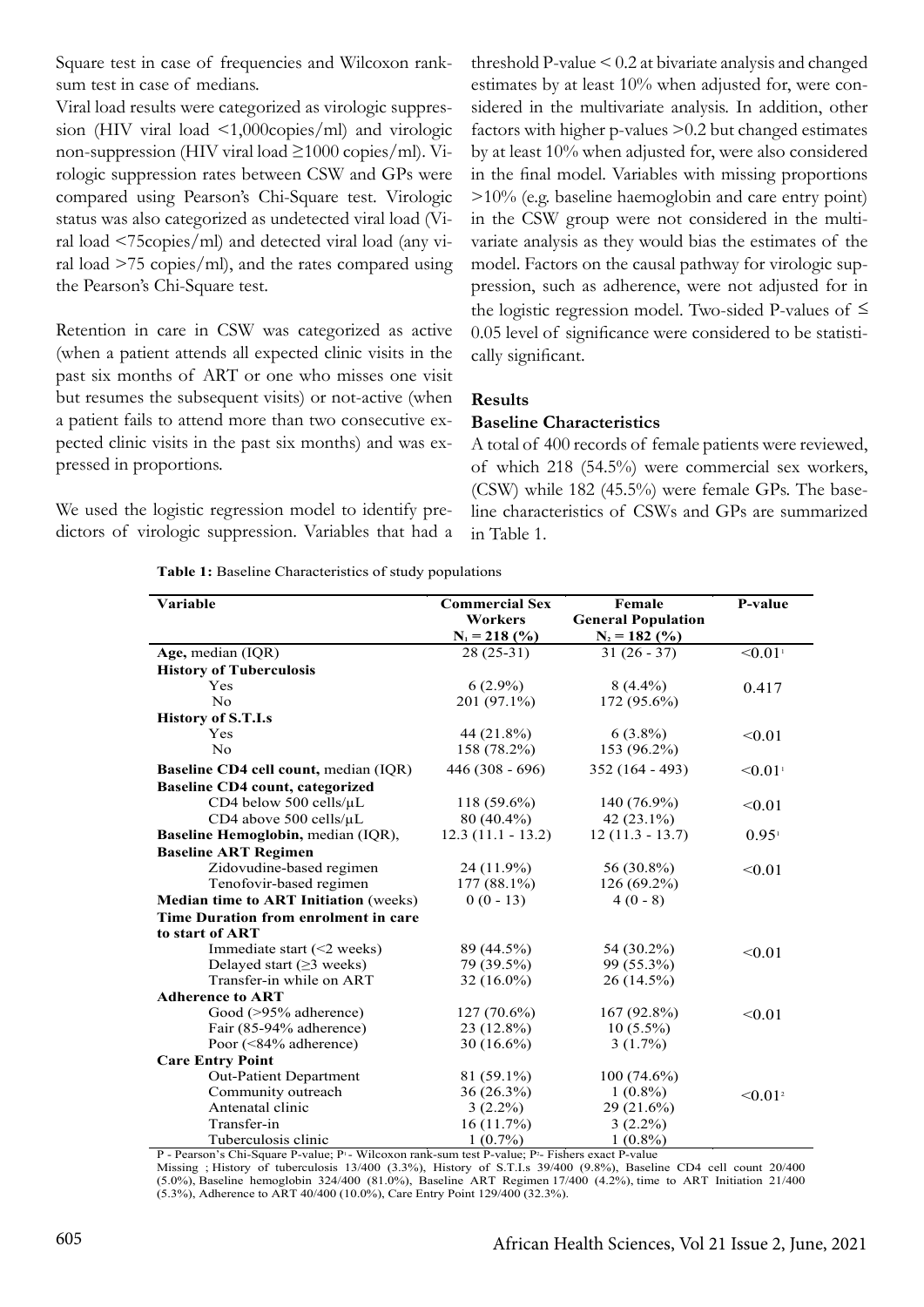

The CSW had a younger median age of 28 years (IQR 25-31) compared the female GPs of median age 31 years (IQR 26-37). The CSW had a higher median baseline CD4 cell count of  $446$  cells/ $\mu$ L (IQR 308-696) compared to the median baseline CD4 cell count of the female GP at  $352$  cells/ $\mu$ L (IQR 164-493). The prevalence of sexually transmitted infections (STI) was higher in the CSW compared to the female GPs at 21.8% versus  $3.8\%$  respectively,  $P \leq 0.01$ . However, the prevalence of Tuberculosis was similar in both population groups; 2.9% in the CSW and 4.4% in the female GP,  $P = 0.417$ .

The median time to initiation of ART in the CSW was 0 weeks (IQR 0 - 13) with 44.5% starting ART within 2 weeks while 39.5% delayed ART initiation by 3 weeks and longer from enrolment in care. The median time to initiation of ART in GPs was 4 weeks (IQR  $(0 - 8)$  with 30.2% starting ART within 2 weeks from enrolment into care while 55.3% started ART beyond 3

weeks from the time of enrolment in care. Adherence to ART was significantly suboptimal in the CSW group with 70.6% achieving good adherence to ART versus 92.8% in the GPs,  $P \le 0.01$ .

#### **Retention in care for CSW**

Of the 218 CSWs enrolled in care, 169 (77.5%) had remained in care after 6 months of follow-up while 49  $(22.5\%)$  were lost to follow-up (Figure 2).

### **Virologic Suppression**

Of the 201 CSW who initiated ART, 140 KPs had a viral load done of which 120 (85.7%) achieved virologic suppression (Viral Load <1000 copies/ml). Of the 182 GPs who initiated ART and had a viral load done, 163 (89.6%) were virologically suppressed. Both population groups had similar levels of virologic suppression,  $P =$ 0.286. Assuming viraemia for CSW who did not have viral load result, the overall virologic suppression was 55% (Figure 2).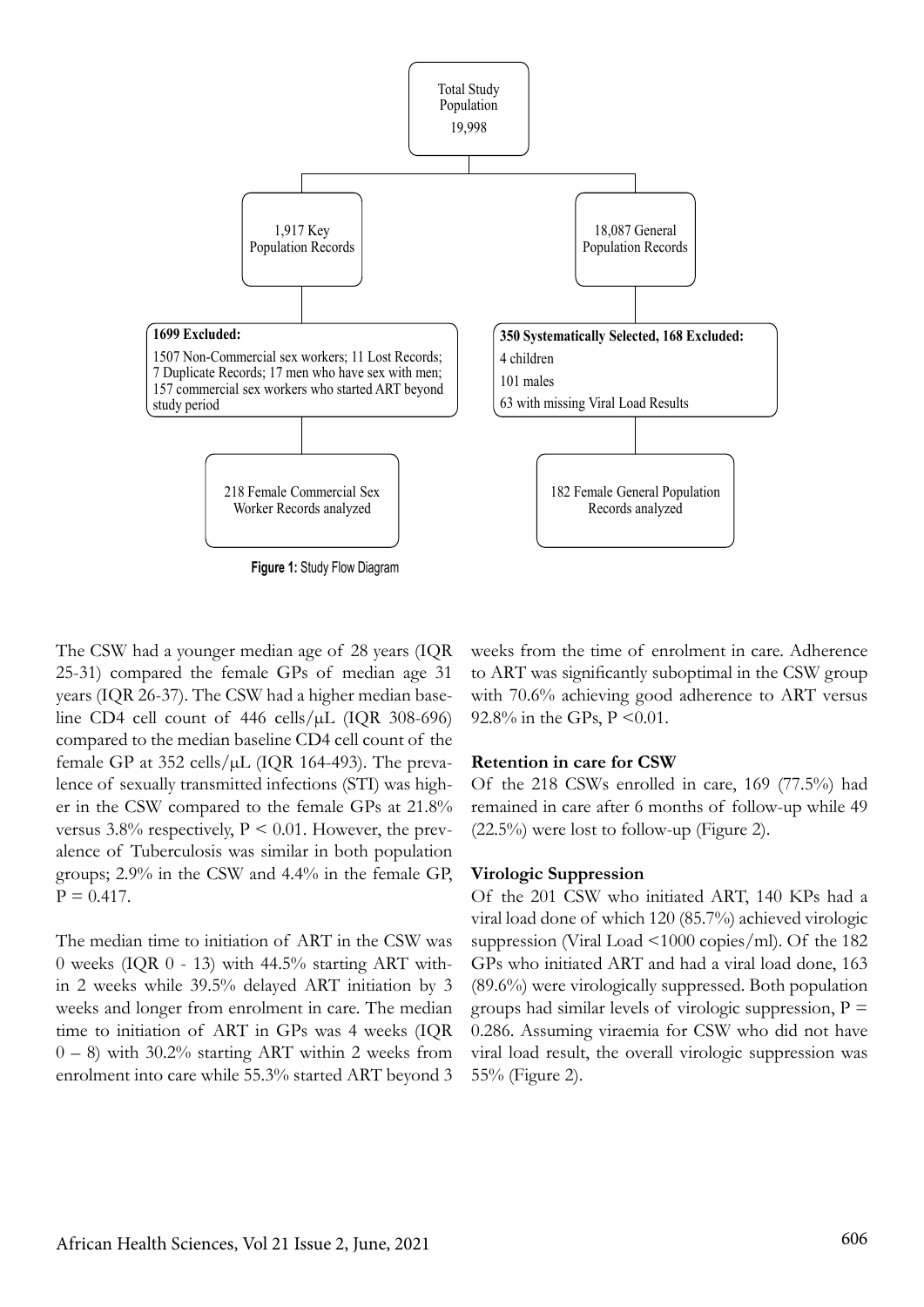

**Figure 2:** Care Cascade for Ugandan HIV positive Commercial Sex Workers on ART

Undetected viral load (Viral load <75 copies/ml) was observed in 113 (80.7%) of the 140 CSW and in 138 (75.4%) of the 182 female GPs,  $P = 0.256$ ). Assuming viraemia for those with unknown viral load result, the overall virologic suppression in CSW is 51.8%.

**Factors associated with Virologic Suppression** At bivariate analysis, factors associated with virologic suppression in CSW included a history of Tuberculosis, duration between enrolment in care to initiation of ART and care entry point (Table 2). In comparison, no variables were associated with virologic suppression in GPs (Table 3).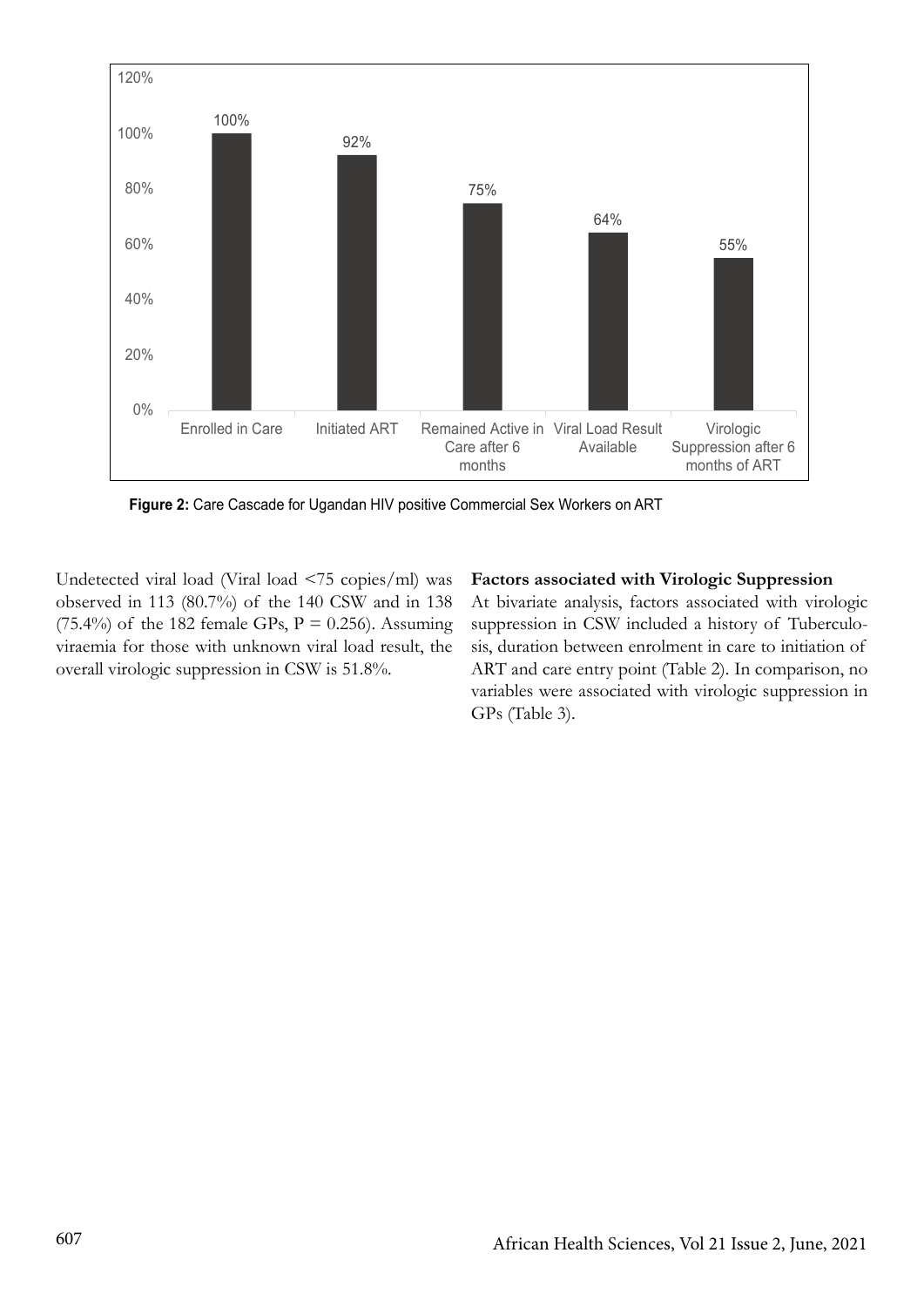| Variable                            | Virologic<br><b>Suppression</b><br>$(N=120)$ | Virologic non-<br>suppression $(N=20)$ | <b>Odds Ratio</b><br>$(95\% \text{ C.I.})$ | P-value |
|-------------------------------------|----------------------------------------------|----------------------------------------|--------------------------------------------|---------|
| Age, median (IQR)                   | $27(25 - 32)$                                | $30(27 - 32)$                          | $0.97(0.90 - 1.04)$                        | 0.35    |
| <b>History of Tuberculosis</b>      |                                              |                                        |                                            |         |
| No                                  | 116 (99.1%)                                  | $17(85.0\%)$                           | 1                                          | 0.01    |
| Yes                                 | $1(0.9\%)$                                   | $3(15.0\%)$                            | $0.05(0.01-0.5)$                           |         |
| <b>History of S.T.I.s</b>           |                                              |                                        |                                            |         |
| N <sub>0</sub>                      | 88 (75.9%)                                   | $13(65.0\%)$                           | $\mathbf{1}$                               |         |
| Yes                                 | $28(24.1\%)$                                 | $7(35.0\%)$                            | 0.59                                       | 0.31    |
| <b>Baseline CD4 categorized</b>     |                                              |                                        |                                            |         |
| CD4 count $\leq 500$ cells/ $\mu$ L | 72 (61.0%)                                   | $15(75.0\%)$                           | 1                                          | 0.24    |
| CD4 count $>$ 500 cells/ $\mu$ L    | $46(39.0\%)$                                 | $5(25.0\%)$                            | $1.92(0.65 - 5.63)$                        |         |
| Baseline Hemoglobin (g/dl),         | $12.05(11.1 -$                               | $12.8(11.7 - 13.4)$                    | $0.81(0.47 - 1.39)$                        | 0.45    |
| median (IQR)                        | 13.2)                                        |                                        |                                            |         |
| <b>Baseline ART Regimen,</b>        |                                              |                                        |                                            |         |
| Zidovudine-based                    | $16(13.3\%)$                                 | $4(21.1\%)$                            | 1                                          | 0.38    |
| regimen                             | 104(86.7%)                                   | 15 (78.9%)                             | $1.73(0.51 - 5.88)$                        |         |
| Tenofovir-based regimen             |                                              |                                        |                                            |         |
| duration<br>Time<br>from            |                                              |                                        |                                            |         |
| enrolment in care to start of       |                                              |                                        |                                            |         |
| <b>ART</b>                          | 58 (48.7%)                                   | $1(5.0\%)$                             | 1                                          |         |
| Delayed start ( $\geq$ 3 weeks)     | 43 $(36.1\%)$                                | $13(65.0\%)$                           | $0.57(0.01 - 0.45)$                        | < 0.02  |
| Immediate<br>start<br>(<2)          | 18 (15.2%)                                   | $6(30.0\%)$                            | $0.52(0.01 - 0.46)$                        |         |
| weeks)                              |                                              |                                        |                                            |         |
| Transfer-in while on ART            |                                              |                                        |                                            |         |
| <b>Adherence to ART</b>             |                                              |                                        |                                            |         |
| Good $(>95\%)$                      | 93 (81.6%)                                   | $11(61.1\%)$                           | 1                                          |         |
| Fair (85-94%)                       | $14(12.3\%)$                                 | 5(27.8%)                               | $0.33(0.1 - 1.1)$                          | 0.15    |
| Poor $(<84\%)$                      | $7(6.1\%)$                                   | $2(11.1\%)$                            | $0.41(0.08 - 2.25)$                        |         |
| <b>Care Entry Point</b>             |                                              |                                        |                                            |         |
| <b>Out-Patient Department</b>       | 45 (61.6%)                                   | $3(21.4\%)$                            | 1                                          |         |
| Community outreach                  | $17(23.3\%)$                                 | $8(57.2\%)$                            | $0.14(0.03-0.60)$                          | 0.03    |
| Antenatal clinic                    | $2(2.8\%)$                                   | $\theta$                               |                                            |         |
| Transfer-in<br>$\mathbf{r}$<br>1.1  | $9(12.3\%)$                                  | $3(21.4\%)$                            | $0.2(0.03-1.15)$<br>$Q \equiv \mathbf{r}$  |         |

**Table 2:** Baseline Characteristics of Female Commercial Sex Workers stratified by Virologic Status

P-value - Overall wald test p-value from logistic regression, ART - Antiretroviral therapy, S.T.I - Sexually transmitted infection. Virologic Suppression = viral load <1000 copies/ml.

Missing ; History of tuberculosis 3/140 (2.1%), History of S.T.I.s 4/140 (2.9%), Baseline CD4 cell count 2/140 (1.4%), Baseline hemoglobin 97/140 (69.3%), Baseline ART Regimen 1/140 (0.7%), time to ART Initiation 1/140 (0.7%), Adherence to ART 8/140 (5.7%), Care Entry Point 55/140 (39.3%).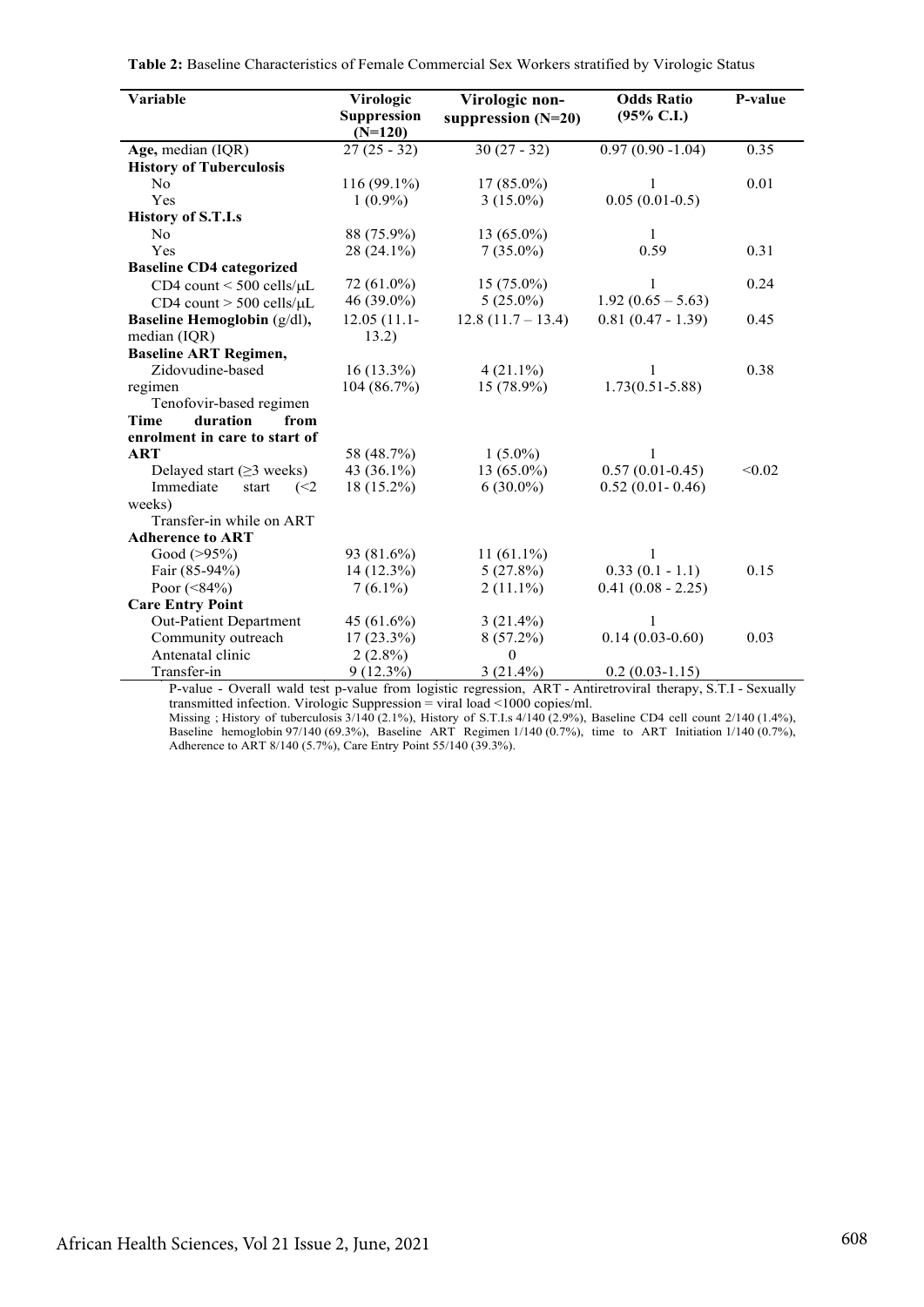| Variable                                   | Virologic<br><b>Suppression</b><br>$N=163$ | Virologic<br>non-<br>suppression<br>$N=19$ | <b>Odds Ratio</b><br>$(95\%$ C.I.) | P-value |
|--------------------------------------------|--------------------------------------------|--------------------------------------------|------------------------------------|---------|
| Age, median (IQR)                          | $31(26-37)$                                | $32(25 - 37)$                              | $1.0(0.96 - 1.06)$                 | 0.78    |
| <b>History of Tuberculosis</b>             |                                            |                                            |                                    |         |
| No.                                        | 155 (96.3%)                                | 17 (89.5%)                                 | 1                                  | 0.19    |
| Yes                                        | $6(3.7\%)$                                 | $2(10.5\%)$                                | $0.33(0.06 -$<br>1.75)             |         |
| <b>History of S.T.I</b>                    |                                            |                                            |                                    |         |
| Yes                                        | $6(4.2\%)$                                 | $\boldsymbol{0}$                           | 1                                  |         |
| N <sub>0</sub>                             | 137 (95.8%)                                | $16(100\%)$                                |                                    |         |
| <b>Baseline CD4 categorized</b>            |                                            |                                            |                                    |         |
| CD4<br>count<br>500<br>$\,<$               | 123 (75.5%)                                | 17 (89.5%)                                 | 1                                  | 0.19    |
| cells/µL                                   | 40(24.5%)                                  | $2(10.5\%)$                                | $2.76(0.6 - 12.5)$                 |         |
| CD4<br>500<br>count<br>>                   |                                            |                                            |                                    |         |
| cells/µL                                   |                                            |                                            |                                    |         |
| <b>Baseline Hemoglobin(g/dl)</b>           | $12.1(11.0 -$                              | $11.9(11.6 -$                              | $0.97(0.62 -$                      | 0.87    |
| median (IQR),                              | 13.7)                                      | 13.6)                                      | 1.51)                              |         |
| <b>Baseline ART Regimen</b>                |                                            |                                            |                                    |         |
| Zidovudine-based                           | 49 (30.1%)                                 | $7(36.8\%)$                                | 1                                  | 0.55    |
| regimen                                    | 114 (69.9%)                                | 12 (63.2%)                                 | $1.36(0.5 - 3.7)$                  |         |
| Tenofovir-based regimen                    |                                            |                                            |                                    |         |
| <b>Duration from</b><br>enrolment          |                                            |                                            |                                    |         |
| of<br>in<br>care<br>to<br>start            |                                            |                                            |                                    |         |
| <b>ART</b> (months)                        | 90 (55.9%)                                 | $10(52.6\%)$                               | 1                                  | 0.69    |
| Delayed start $(\geq 3$ weeks)             | 49 (30.4%)                                 | $5(26.3\%)$                                | $1.09(0.35 -$                      |         |
| Immediate<br>start<br>$\left( < 2 \right)$ | 22 (13.7%)                                 | $4(21.1\%)$                                | 3.37)                              |         |
| weeks)                                     |                                            |                                            | $0.61(0.18 -$                      |         |
| Transfer-in<br>while<br>on                 |                                            |                                            | 2.13)                              |         |
| <b>ART</b>                                 |                                            |                                            |                                    |         |
| <b>Adherence to ART</b>                    |                                            |                                            |                                    |         |
| Good $(>95%)$                              | 152 (93.8%)                                | 15 (83.3%)                                 | 1                                  | 0.26    |
| Fair (85-94%)                              | $8(5.0\%)$                                 | $2(11.1\%)$                                | $0.39(0.08 -$                      |         |
| Poor $(<84\%)$                             | $2(1.2\%)$                                 | $1(5.6\%)$                                 | 2.03)                              |         |
|                                            |                                            |                                            | $0.20(0.02 -$                      |         |
|                                            |                                            |                                            | 2.31)                              |         |
| <b>Care Entry Point</b>                    |                                            |                                            |                                    |         |
| Out-Patient Department                     | 89 (73.0%)                                 | 12 (92.3%)                                 | 1                                  |         |
| Community outreach                         | $1(0.8\%)$                                 | $\boldsymbol{0}$                           |                                    |         |
| Antenatal Clinic                           | 28 (23.0%)                                 | 1(7.7%)                                    | $3.64(0.45 -$                      | 0.22    |
| Transfer-in                                | $3(2.4\%)$                                 | 0                                          | 29.28)                             |         |
| TB Clinic                                  | $1(0.8\%)$                                 | $\boldsymbol{0}$                           | $\sqrt{2}$                         |         |

P-value - Overall wald test p-value from logistic regression, ART – Antiretroviral therapy, S.T.I – Sexually transmitted infection. Virologic Suppression = viral load <1000 copies.ml. Missing; History of tuberculosis 2/182 (1.1%), History of S.T.I.s 29/182 (15.9%), Baseline hemoglobin 139/182 (76.4%), time to ART Initiation 3/182 (1.6%), Adherence to ART 2/182 (1.1%), Care Entry Point 52/182 (28.6%).

CSW who had a positive history of tuberculosis had  $0.05$  the Odds (95% Confidence Interval  $0.01 - 0.5$ , P  $= 0.01$ ) of achieving virologic suppression compared to those who had a negative history of tuberculosis. Similarly, GPs who had a positive history of tuberculosis had 0.33 Odds (95% confidence interval 0.06 – 1.75) of achieving virologic suppression but the association was statistically insignificant ( $P = 0.19$ ).

CSW who initiated ART <2 weeks from enrolment in care had 0.57 the Odds (95% confidence intervals 0.01 – 0.45) of achieving virologic suppression compared to those who initiated ART initiation  $\geq$ 3 weeks. Similarly, CSW who transferred from other treatment centres to the study centres (Transfer-In) had 0.52 Odds (95% confidence intervals  $0.01 - 0.46$ ) of achieving virologic suppression compared to those who delayed ART initiation. Both results were statistically significant,  $P =$ 0.02.

In the female GP, duration to ART initiation from time of enrolment in care was not associated with virologic suppression. Those who initiated ART < 2 weeks had 1.09 odds (95% confidence intervals  $0.35 - 3.37$ , P = 0.69) of achieving virologic suppression compared to those who delayed ART initiation  $\geq$  3 weeks.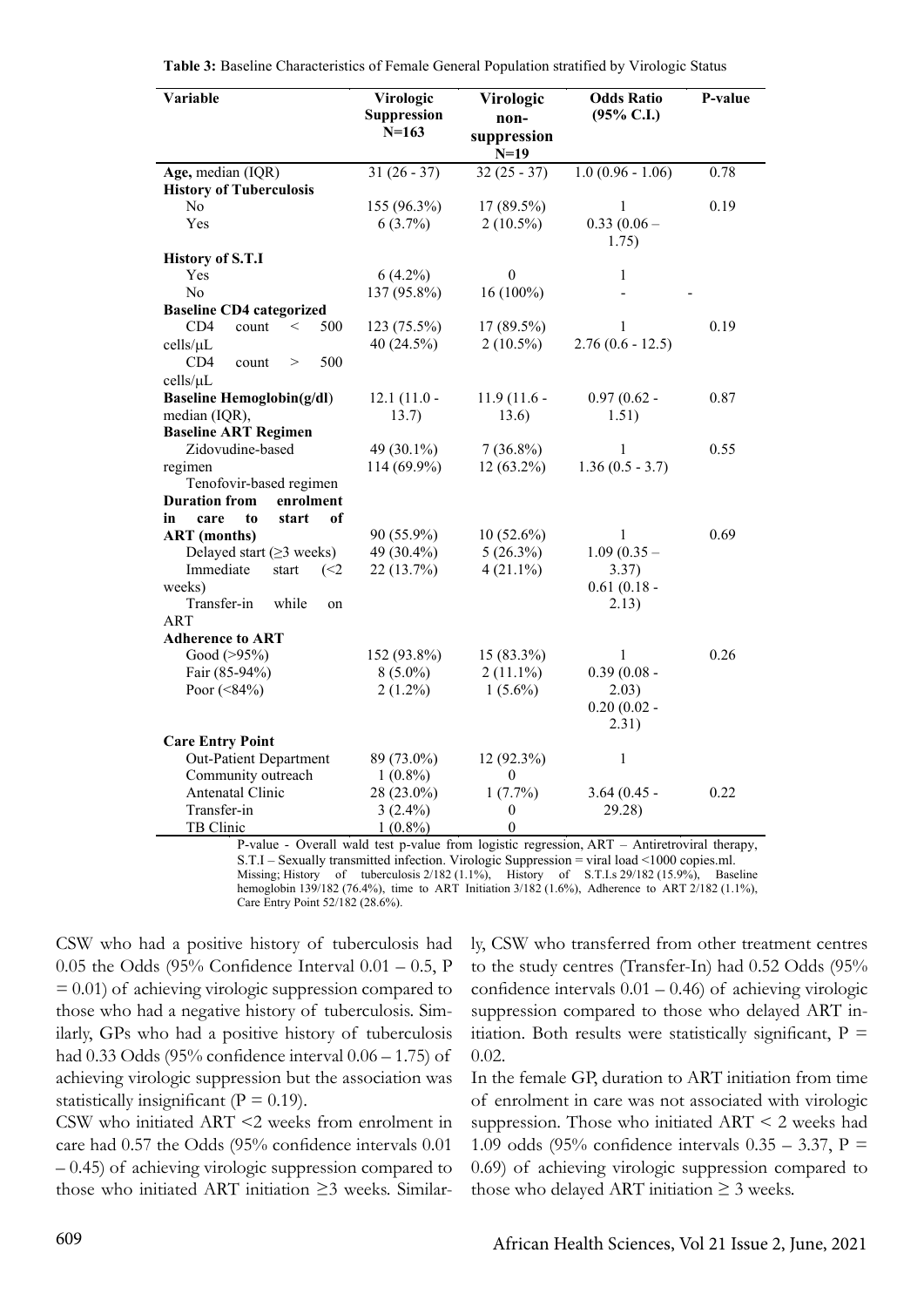In the multivariate analysis (Table 4) based on a causal pathway model (Adherence was not adjusted for), factors associated with virologic suppression in the CSWs were history of tuberculosis and time to ART initiation. CSW who had a positive history of tuberculosis had 0.05 the odds (95% confidence interval  $0.01 - 0.96$ , P = 0.046) of achieving virologic suppression compared to those with a negative history of tuberculosis.

| <b>Variables</b>                 | Unadjusted            | <b>P</b> - | <b>Adjusted Odds</b> | P-value |
|----------------------------------|-----------------------|------------|----------------------|---------|
|                                  | <b>Odds</b> (95% C.I) | value      | $(95\% \text{ C}J)$  |         |
| <b>History of Tuberculosis</b>   |                       |            |                      |         |
| N <sub>0</sub>                   |                       | 0.01       |                      | 0.046   |
| Yes                              | $0.05(0.01-0.50)$     |            | $0.09(0.01 - 0.96)$  |         |
| <b>History of STD</b>            |                       |            |                      |         |
| N <sub>0</sub>                   |                       | 0.31       |                      | 0.92    |
| Yes                              | $0.59(0.21-1.63)$     |            | $0.94(0.29 - 3.02)$  |         |
| <b>Time</b><br>duration from     |                       |            |                      |         |
| enrolment to start of ART        |                       |            |                      |         |
| Delayed start $(\geq 3$ weeks)   |                       |            |                      |         |
| Immediate start $(\leq 2$ weeks) | $0.57(0.01-0.45)$     | 0.008      | $0.07(0.01 - 0.55)$  | 0.01    |
| Transfer in                      | $0.52(0.01-0.46)$     | 0.007      | $0.07(0.01 - 0.65)$  | 0.02    |

**Table 4:** Logistic Regression Model of Virologic Suppression in the Commercial Sex Workers

CSW who initiated ART <2 weeks from time to enrolment in care had 0.07 the odds (95% confidence intervals  $0.01 - 0.55$ ,  $P = 0.01$ ) of achieving virologic suppression compared to those who delayed ART initiation ≥3 weeks. Similarly, transfer-in CSW had 0.07 the odds (95% confidence intervals  $0.01 - 0.65$ ,  $P = 0.02$ ) of achieving virologic suppression compared to those who delayed ART initiation by  $\geq$  3 weeks. In the female GPs, no variable was associated with virologic suppression at multivariate analysis.

#### **Discussion**

#### **Virologic Suppression**

Virologic suppression (Viral load <1000 copies/ml) after 6 months (24 weeks) of ART was similar in the female general population (89.6%) and the sex workers (85.7%). These findings are similar to other studies in conducted in the Ugandan general HIV population by Bulage, Castelnuovo and Grabowski where virologic suppression (viral load <1000 copies/ml) was 89%, 93% and 94% respectively<sup>6,19,20</sup>. Similarly, CSW in our study achieved high levels of virologic suppression as a similar study involving Ugandan CSW where virologic suppression was 93%<sup>21</sup>. Other African studies done in Zimbabwe and Malawi showed relatively high levels of virologic suppression in CSW at 77.8% and 86% respectively<sup>12,22</sup>. When considering virologic suppression stratified to the lowest undetectable level (<75 copies/ ml) versus any detectable level, virologic suppression was equally similar. These findings suggest that HIV key population groups who initiate and remain on ART

achieve good virologic outcomes as the general HIV population.

However, the overall level of virologic suppression in the CSW was low at 55% when considering virologic suppression as viral load <1000 copies/ml, and 51.8% when considering virologic suppression  $=$  undetected viral load. This low overall virologic suppression is similar to data reported from studies done in Zimbabwe and Malawi, where overall virologic suppression among the CSWs was  $49.5\%$  and  $45\%$  respectively<sup>12,22</sup>. These observations fall short of the UNAIDS target of achieving 90% virologic suppression10 emphasizing the need to improve treatment outcomes for HIV key populations.

**Factors associated with HIV Virologic Suppression** In our study, we observed that the majority of the CSWs initiated ART <2 weeks from time of enrolment in care, in line with the WHO 2014 guidelines where key population groups were immediately started on ART regardless of their immune status or WHO stage<sup>1</sup>. In comparison, most female GP patients were initiated on ART beyond 2 weeks from the time of enrolment in care. This was prior to the adoption of the "test and treat" strategy that was implemented in 2016<sup>16</sup>.

However, we observed that the CSW who immediately initiated ART < 2 weeks from time of enrolment in care were less likely to achieve virologic suppression with an adjusted odds ratio of 0.07 compared to those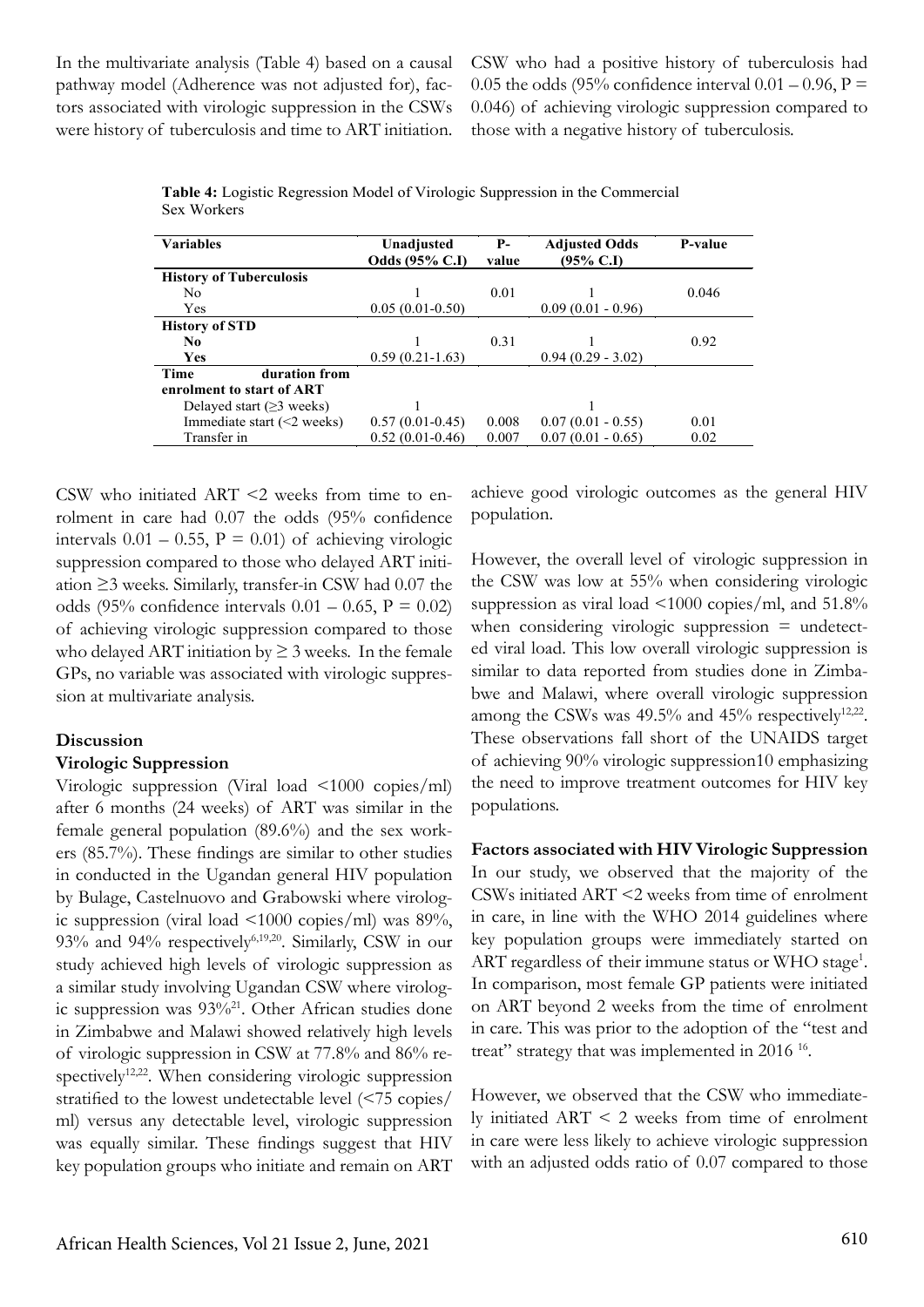who delayed ART initiation ≥3 weeks. Possible explanations to this observation could be that the CSW who immediately started ART may not have been adequately counselled and prepared for ART initiation, as reflected by the high levels of suboptimal adherence to ART and the high rate of attrition at 71% and 23% respectively. We cannot confidently conclude that delaying ART initiation predicts better virologic outcomes in key populations. Multiple factors could confound and explain this observation such as the several barriers to treatment access that weren't measured and adjusted for in this study. Sex workers report several barriers to treatment access and retention in care such as stigma, physical violence, discrimination by health workers, criminalization and imprisonment<sup>13,14</sup>. Furthermore, current evidence proves that early initiation of ART has benefits in reducing HIV mortality and improving treatment outcomes<sup>23</sup>. Larger prospective studies are still needed to investigate the factors that predict virologic suppression in key populations in the local context.

Tuberculosis predicted non-virologic suppression among the CSWs in our study. Those with a positive history of tuberculosis were less likely to achieve virologic suppression, with an adjusted odds ratio of 0.05. This tends to agree with data from a South African cohort where tuberculosis had a negative association with virologic suppression in a younger HIV population<sup>24</sup>. However, a systematic review 49,000 HIV positive adults showed no association between tuberculosis treatment and virologic suppression, with an odds ratio of 0.97 95% confidence intervals  $0.92 - 1.03^{25}$ . Given the heterogeneity of data between tuberculosis and virologic suppression in different population groups, more research is warranted to derive substantive conclusions.

## **Retention in care in key populations**

In this study, 23% of the CSWs were lost-to-follow-up after 6 months of follow-up. This finding agrees with a study in Kenya where the level of attrition in CSW was reported at 21% 26 although a study in Burkina Faso reported much lower attrition rates at 13%27. Although these studies had longer follow up periods at one and three years respectively, these high drop-out rates emphasize the need to strengthen retention of key populations in care.

We were unable to measure retention in care in the general population in our study given the fact that GPs were selected on the basis of having viral load result which inadvertently affected retention in care. However, other studies involving the general HIV population show relatively high retention in care rates at 97% and  $95\%$  in a Ugandan and South African cohort<sup>28,29</sup>. This suggests that retention rates in the general HIV population might be higher than in key populations.

The low retention in care rate among key populations such as sex workers is probably due to certain intrinsic characteristics such as their high mobility or unique barriers to access to treatment. A study in Zimbabwe showed that CSW frequently changed their living addresses, suggesting high mobility within the population<sup>12</sup>. Factors such as stigma, social discrimination, mistreatment or rejection by health workers, violation of privacy and fear of disclosure have been documented as barriers hindering sex workers' access to treatment and retention in care<sup>30,31</sup>. This reflects the uniqueness and vulnerability of the key populations and the need to remove barriers that hinder their access to treatment.

# **Strengths, Limitations and Recommendations**

Our study compares the virologic suppression of key populations within the same study setting as the general population, informing of the shortfalls in their care cascade in relation to the UNAIDS 90-90-90 targets. Despite achieving comparable virologic suppression rates, key populations are prone to high attrition and may require unique interventions to improve their treatment outcomes.

However, we were limited in our inability to measure retention in care for the female general population and follow up the lost patients. We recommend conducting large prospective cohort studies to fully understand the dynamics of the HIV care cascade in key populations.

# **Conclusion**

After six months from ART initiation, virologic suppression is similar between female sex workers and the female general population. However, the low overall virologic suppression and high attrition rates could jeopardize the success of the 90-90-90 targets unless population-specific interventions are implemented to improve retention and treatment outcomes.

# **Acknowledgements**

The authors acknowledge and appreciate the support received from the administration and staff of Kampala Capital City Authority (KCCA) health centres, Kawempe Home Care and the Infectious Diseases Institute.

# **Financial support**

This study received financial support from the Infectious Diseases Institute (Makerere University).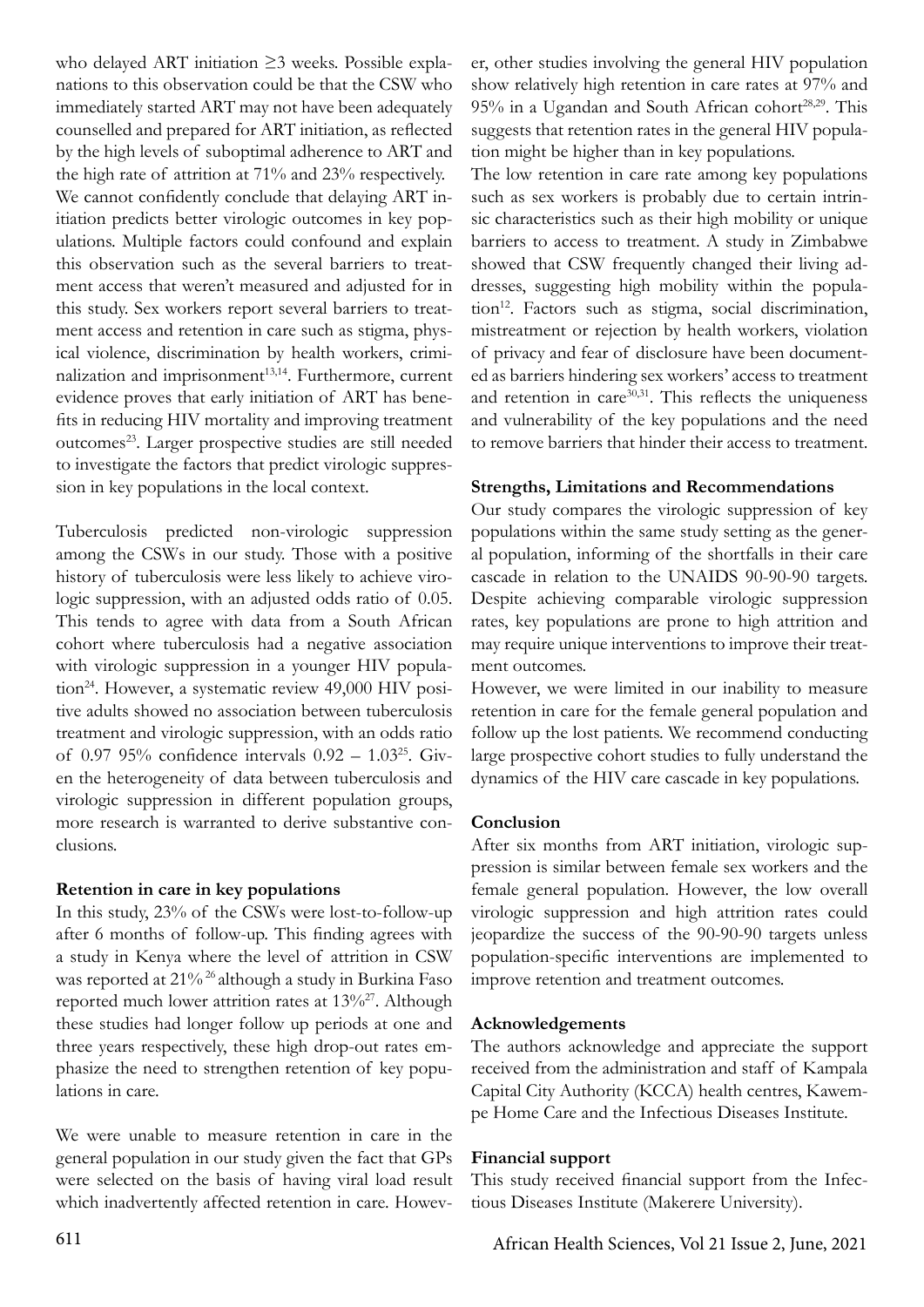#### **Conflict of interest**

The first author, DO, received funds from IDI for the facilitation of elements of the research such as data collection. However, the funder was not in any way involved nor interfered, with the process leading up to the preparation of the manuscript.

## **References**

1. WHO. Consolidated Guidelines on HIV Prevention, Diagnosis, Treatment and Care for Key Populations [Internet]. 2014. Available from: http://www.who.int/ hiv/pub/guidelines/keypopulations/en/

2. Gupta S, Granich R. National HIV Care Continua for Key Populations. *J Int Assoc Provid AIDS Care*. 2017/01/17. 2017;16(2):125–32.

3. Ministry of Health Uganda. Uganda Population-based HIV Impact Assessment (UPHIA) 2016- 2017 [Internet]. 2017. Available from: http://www.afro. who.int/sites/default/files/2017-08/UPHIA Uganda factsheet.pdf

4. Muldoon KA. A systematic review of the clinical and social epidemiological research among sex workers in Uganda. *BMC Public Health* [Internet]. 2015;15:1226. Available from: http://www.ncbi.nlm.nih.gov/pmc/articles/PMC4674940/

5. Das M, Chu PL, Santos G-M, Scheer S, Vittinghoff E, McFarland W, et al. Decreases in Community Viral Load Are Accompanied by Reductions in New HIV Infections in San Francisco. *PLoS One* [Internet]. 2010;5(6):e11068. Available from: http://www.ncbi. nlm.nih.gov/pmc/articles/PMC2883572/

6. Grabowski MK, Serwadda DM, Gray RH, Nakigozi G, Kigozi G, Kagaayi J, et al. HIV Prevention Efforts and Incidence of HIV in Uganda. *N Engl J Med*. 2017/11/25. 2017;377(22):2154–66.

7. Quinn TC, Wawer MJ, Sewankambo N, Serwadda D, Li C, Wabwire-Mangen F, et al. Viral load and heterosexual transmission of human immunodeficiency virus type 1. Rakai Project Study Group. *N Engl J Med*. 2000/03/30. 2000;342(13):921–9.

8. Granich R, Crowley S, Vitoria M, Smyth C, Kahn JG, Bennett R, et al. Highly active antiretroviral treatment as prevention of HIV transmission: Review of scientific evidence and update. *Curr Opin HIV AIDS*  [Internet]. 2010;5(4):298–304. Available from: http:// www.ncbi.nlm.nih.gov/pmc/articles/PMC3501989/

9. Bunnell R, Ekwaru JP, Solberg P, Wamai N, Bikaako-Kajura W, Were W, et al. Changes in sexual behavior and risk of HIV transmission after antiretroviral therapy and prevention interventions in rural Uganda. *AIDS* [Internet]. 2006 [cited 2020 Aug 26];20(1):85–

92. Available from: https://pubmed.ncbi.nlm.nih. gov/16327323/

10. UNAIDS. 90-90-90; An Ambitious Treatment Target to help end the AIDS Epidemic [Internet]. 2014. Available from: http://www.unaids.org/sites/default/ files/media\_asset/90-90-90\_en.pdf

11. Holland CE, Papworth E, Billong SC, Tamoufe U, LeBreton M, Kamla A, et al. Antiretroviral treatment coverage for men who have sex with men and female sex workers living with HIV in Cameroon. *J Acquir Immune Defic Syndr*. 2015/02/28. 2015;68 Suppl 2:S232-40. 12. Cowan FM, Davey CB, Fearon E, Mushati P, Dirawo J, Cambiano V, et al. The HIV Care Cascade Among Female Sex Workers in Zimbabwe: Results of a Population-Based Survey From the Sisters Antiretroviral Therapy Programme for Prevention of HIV, an Integrated Response (SAPPH-IRe) Trial. *J Acquir Immune Defic Syndr*. 2016/12/09. 2017;74(4):375–82.

13. Hladik W, Barker J, Ssenkusu JM, Opio A, Tappero JW, Hakim A, et al. HIV Infection among Men Who Have Sex with Men in Kampala, Uganda–A Respondent Driven Sampling Survey. *PLoS One* [Internet]. 2012;7(5):e38143. Available from: http://www.ncbi. nlm.nih.gov/pmc/articles/PMC3364961/

14. Decker MR, Crago AL, Chu SKH, Sherman SG, Seshu MS, Buthelezi K, et al. Human rights violations against sex workers: Burden and effect on HIV [Internet]. Vol. 385, *The Lancet. Lancet Publishing Group*; 2015 [cited 2020 Aug 26]. p. 186–99. Available from: https:// pubmed.ncbi.nlm.nih.gov/25059943/

15. Altman D, Aggleton P, Williams M, Kong T, Reddy V, Harrad D, et al. Men who have sex with men: Stigma and discrimination [Internet]. Vol. 380, *The Lancet*. Lancet Publishing Group; 2012 [cited 2020 Aug 26]. p. 439–45. Available from: https://pubmed.ncbi.nlm.nih. gov/22819652/

16. Ministry of Health Uganda. Consolidated Guidelines for Prevention and Treatment of HIV in Uganda. 2016.

17. WHO. Consolidated Guidelines on the Use of Antiretroviral Drugs for Treating and Preventing HIV Infection; Recommendations for a Public Health Approach [Internet]. Second. 2016. Available from: http:// www.who.int/hiv/pub/arv/arv-2016/en/

18. WHO. HIV Care/ART Card [Internet]. Available from: http://www.who.int/3by5/publications/patient\_hivcare\_artcard.pdf

19. Bulage L, Ssewanyana I, Nankabirwa V, Nsubuga F, Kihembo C, Pande G, et al. Factors Associated with Virological Non-suppression among HIV-Positive Patients on Antiretroviral Therapy in Uganda, August 2014–July